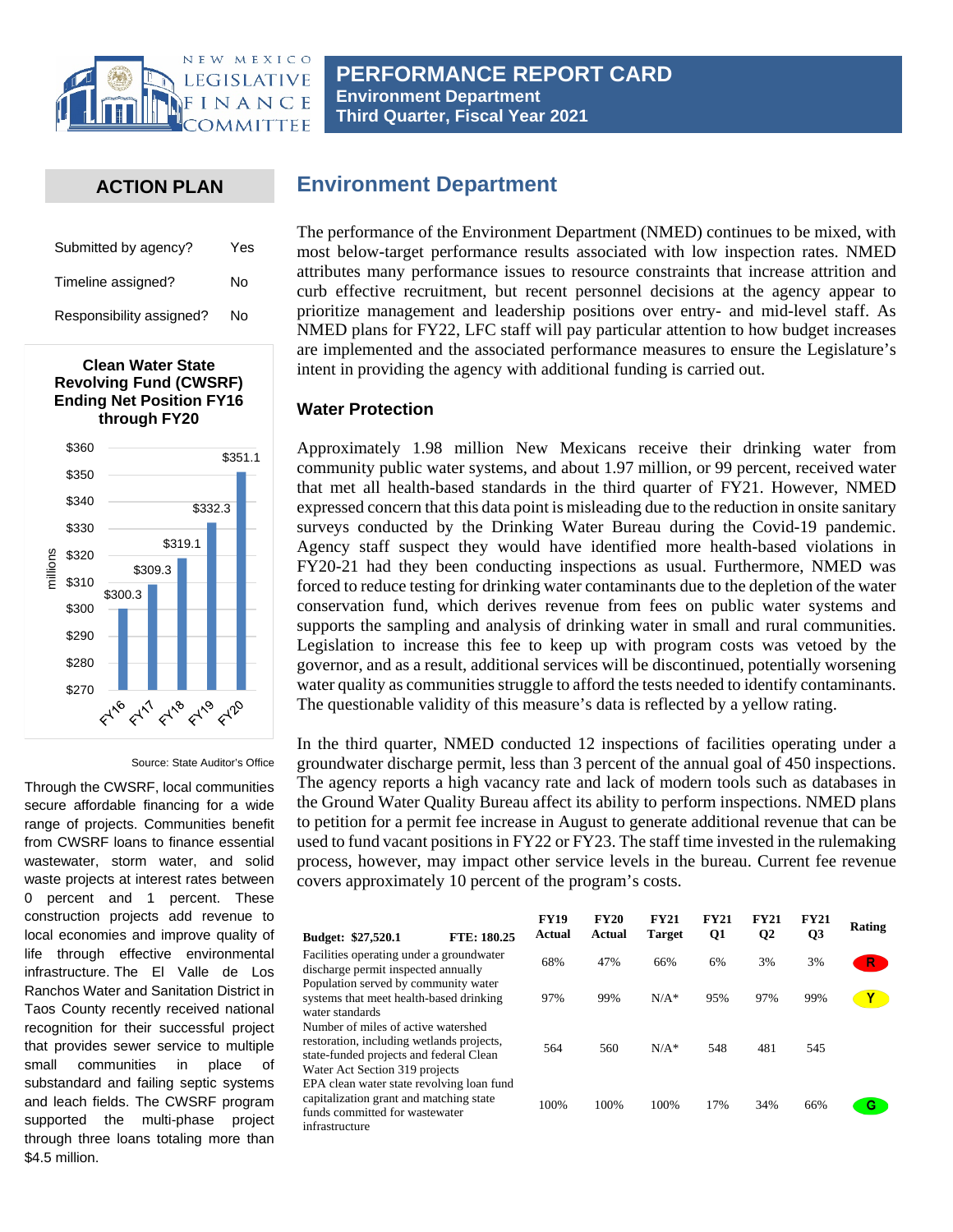

# **PERFORMANCE REPORT CARD Environment Department Third Quarter, Fiscal Year 2021**



### **Resource Protection**

There are 3,033 underground storage tank systems at 1,151 regulated facilities across the state, of which 90 have outstanding violations that can threaten groundwater. During the third quarter, 16 facilities had significant violations cleared. New Mexico's compliance rate is above the national average of 70 percent, but a very small number of facilities are actually being inspected. Due to the Covid-19 pandemic, only 11 inspections were conducted in the third quarter of FY21, compared with 60 inspections in the same period of FY20. This issue resulted in a mediocre performance rating on the compliance measure despite the program meeting its target.

Twenty-three solid waste or medical facilities were inspected in the third quarter of FY21, and two municipal landfills were cited for two or more substantial violations each. The department has identified 75 large quantity hazardous waste generators (LQGs) in the state, four of which were inspected during the third quarter; none were in compliance with permit requirements. Although this is an explanatory measure and does not have a target, a rating was included to flag the extremely low number of inspections. The FY22 general fund appropriation to NMED includes an increase of \$200 thousand to fill inspector vacancies in this program.

| Budget: \$15,275.9                                                                                             | FTE: 139.25 | <b>FY19</b><br>Actual | <b>FY20</b><br>Actual | <b>FY21</b><br><b>Target</b> | <b>FY21</b><br>Q1 | <b>FY21</b><br>$\mathbf{Q}$ | <b>FY21</b><br>Q <sub>3</sub> | Rating |
|----------------------------------------------------------------------------------------------------------------|-------------|-----------------------|-----------------------|------------------------------|-------------------|-----------------------------|-------------------------------|--------|
| Large quantity hazardous waste generators<br>inspected and in compliance, cumulatively                         |             | 39%                   | 25%                   | $N/A*$                       | $0\%$             | 50%                         | 0%                            | R.     |
| Underground storage tank facilities<br>compliant with release prevention and<br>release detection requirements |             | 86%                   | 83%                   | 90%                          | 91%               | 86%                         | 92%                           | Y      |
| Solid waste facilities and infectious waste<br>generators not in compliance with solid<br>waste rules          |             | 5%                    | 5%                    | 5%                           | 8%                | 0%                          | 9%                            |        |
| Percent of obligated corrective action<br>funds expended                                                       |             | 14%                   | 10%                   | $N/A*$                       | 18%               | 13%                         | 20%                           |        |
| <b>Program Rating</b>                                                                                          |             | Υ                     | Y                     |                              |                   |                             |                               | Υ      |

\*Measure is classified as explanatory and does not have a target.

#### **Environmental Protection**

The Environmental Protection Division, through its Food Program and Occupational Health and Safety Bureau (OHSB), has been heavily involved in managing the Covid-19 public health emergency. The Food Program is responsible for protecting employees, consumers, and the public from adverse health and safety conditions in food establishments, and thus enforces statewide restrictions on indoor dining per public health orders and provides guidance to food establishments on safely operating during the pandemic. OHSB is responsible for protecting employees of private industry and state, county, and city governments from workplace hazards. As a result, OHSB leads



A brownfield is a property whose expansion, redevelopment, or reuse may be complicated by the presence or potential presence of a hazardous substance, pollutant, or contaminant.

Source: Environmental Council of the States

The Petroleum Storage Tank Bureau is increasing outreach and assistance to the regulated community to help improve compliance with regulatory requirements for underground storage tanks. Staff report that tank owners may still be learning about new regulations that were passed in 2018.

There are an estimated 905 leaking petroleum storage tanks throughout New Mexico that require and are in various stages of corrective action and are potentially eligible for reimbursement from the corrective action fund. The program currently has \$7 million worth of proposed cleanup work.